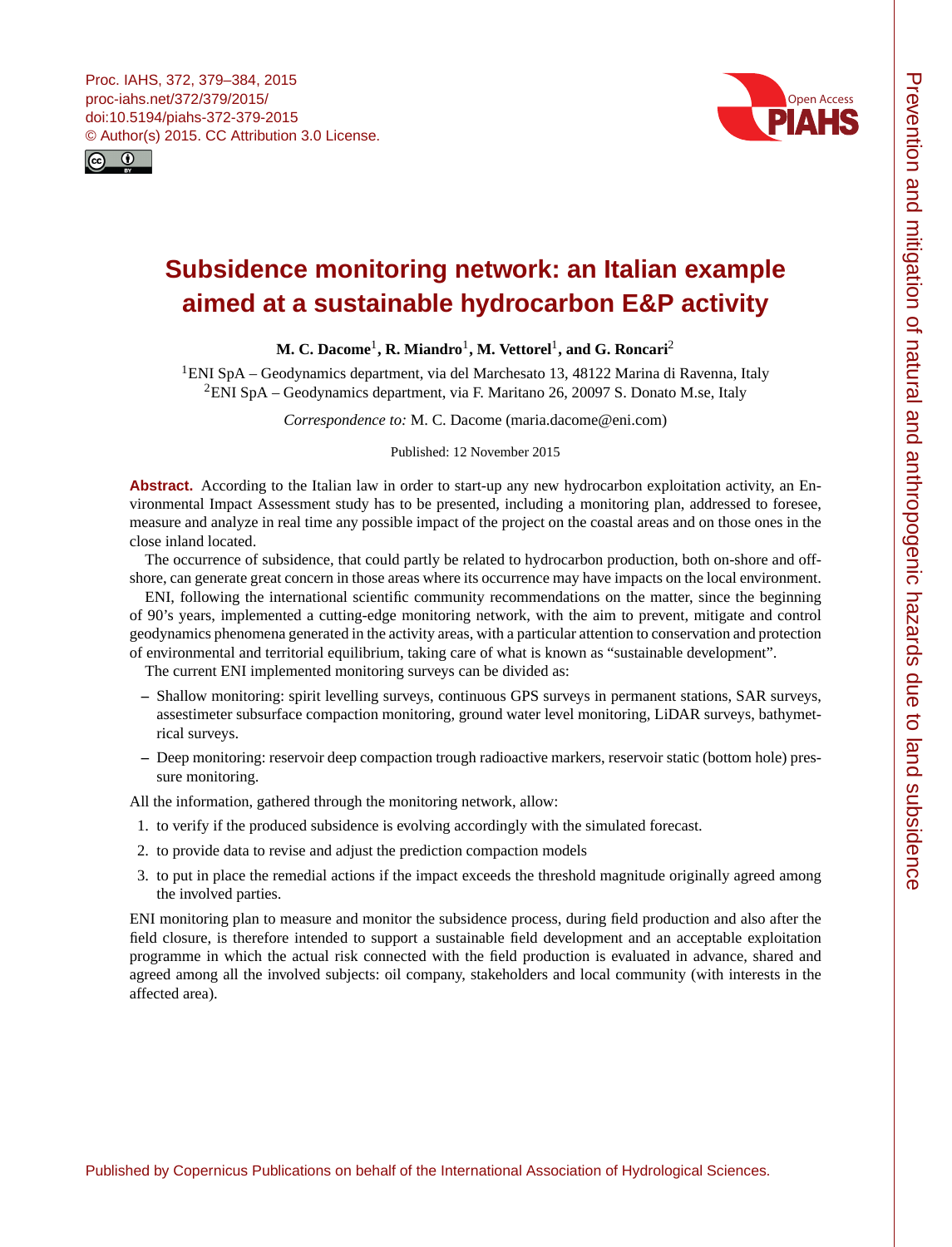#### 380 M. C. Dacome et al.: Subsidence monitoring network

#### **1 Introduction**

A large part of ENI extraction activities in Italy is located in the central-northern Adriatic offshore, this area being characterised by shallow water depth and by a naturally subsiding sedimentary basin (Teatini et al., 2005). The coast is characterized by the presence of lagoons, deltaic areas and marshes with the average lands elevation around 2 m a.m.s.l. and some areas even below, up to −5 m. Most of the domestic offshore ENI exploited fields are located in this environmentally sensitive area, at a variable distance from the coastal line ranging from 3 km up to over 50 km. In this situation the risk of subsidence propagation toward the coast, especially for the field located closer to the shoreline, has to be carefully managed.

ENI, as any other Oil Company operating in Italy, to carry out its hydrocarbon extraction activities and in particular before starting any oil or gas production, especially for the offshore fields located in the central-northern Adriatic sea, is obliged, by authorities, to define a monitoring plan able to foresee, measure and analyse any possible impact, direct or indirect, of the production project on the coastal areas and on those ones in the close inland located.

Therefore ENI with the aim of a sustainable development of its activities and to safeguard the integrity of a territory, characterised by the presence of a high number of very important naturalistic and artistic sites some of which with unique features as Venice and Ravenna, implemented, since 90's years, a cutting edge geodynamics monitoring network. For its design the recommendations set out and presented to the *Seventh International Symposium on Land Subsidence* in Shanghai (Gambolati et al., 2005) have been largely followed. The network has been implemented, during the years, with innovative technologies in order to ensure an accurate understanding of the altimetrical variation of the land surface in every components of the movement with high resolution (sub-centimetric resolution in z component).

Inside the Company dedicated departments have been set up with the mission to prevent, mitigate and control all the geodynamic territory phenomena, with particular attention to the protection of the territorial and environmental equilibrium.

In the ENI subsidence prediction and control programme three are the main intervention steps followed:

- **–** Subsidence prediction, in the phenomenon interested area, through the use of numerical Finite Element models
- **–** Design of a monitoring plan
- **–** Prevention of the anthropic subsidence expected or mitigation of the subsidence recorded during hydrocarbon production.

The information gathered through the monitoring network allow:

- **–** To rapidly and continuously ascertain if subsidence phenomena are evolving according to initial forecast and if necessary to put in action all the remedial activities to mitigate subsidence effects to safeguard the territory's environment and economy.
- **–** To provide data for the periodical calibration of the numerical forward models for subsidence prevision and control, according to the following sequence:
	- **–** Monitoring → check → model calibration

#### **2 The geodynamic monitoring network**

Geodynamic monitoring showed in the last decade a very high technological improvement that allows nowadays to define, together with the reservoir developing program, an effective monitoring plan of the environmental effects due to subsidence.

In particular the following measurements are regularly acquired:

- **–** Formation pressure both in the gas bearing layers and aquifer
- **–** Gas bearing layers deep compaction
- **–** Ground vertical displacements (subsidence/rebound)

To distinguish between anthropic subsidence induced by hydrocarbon extraction and natural subsidence and/or due to fresh water withdrawal from shallow aquifers, the measurements of soil vertical displacements are performed on a larger area than reservoir dimension and the shallow compaction of layers subjected to fresh water extraction it is also measured.

The beginning of the monitoring phase always starts before the hydrocarbon production, it continues during the reservoir production life and it is extended for several years (roughly between 5 to 10 years) after the end of production, to record residual subsidence and/or partial ground rebound due to layers pressure re-balance (Gambolati et al., 2007).

The monitoring technologies used are a set of complementary technologies, each one of them is not exhaustive on its own, but only if used in conjunction with all the others. In such a way it is possible to reach the desired measurement precision and a general data reliability in order to obtain in the following step a trustfully synthesis and interpretation data.

The current ENI implemented monitoring survey can be divided as:

- **–** Shallow monitoring:
	- **–** High precision levelling surveys
	- **–** Continuous GPS surveys in permanent stations
	- **–** SAR surveys
	- **–** Assestimeter subsurface compaction monitoring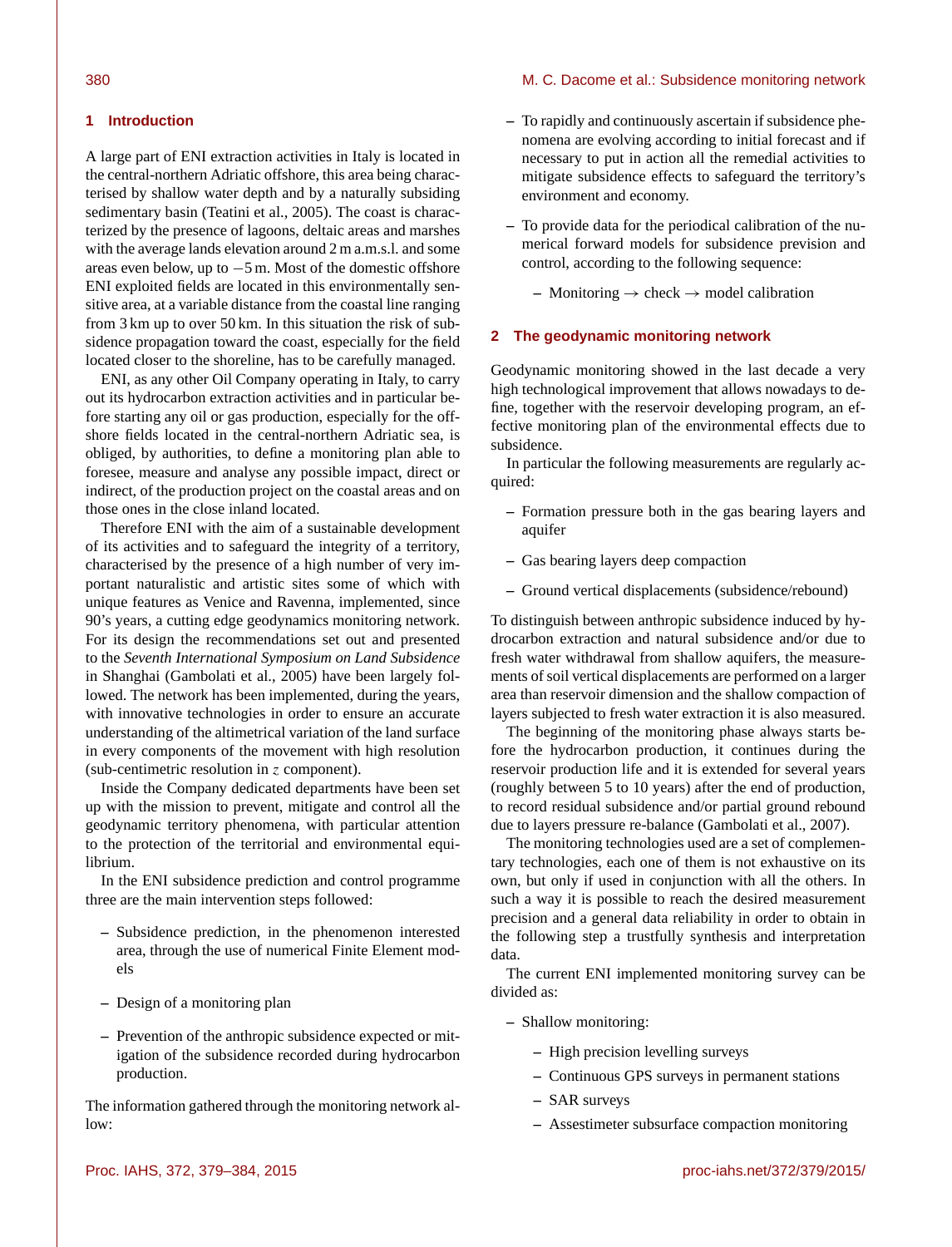

**Figure 1.** The Adriatic ridge of the levelling network.

- **–** Ground fresh water level monitoring
- **–** LiDAR surveys
- **–** bathymetrical surveys
- **–** Deep monitoring:
	- **–** reservoir deep compaction trough radioactive markers
	- **–** reservoir static (bottom hole) pressure monitoring

*The high precision levelling surveys* is nowadays the technology for subsidence monitoring with the theoretical highest precision. The ENI implemented network (Fig. 1) consists of 1822 km and it allows to monitor all the central-northern Adriatic coast facing the main offshore gas fields. All the network is linked to stable external benchmarks with nil movements with respect to those ones present in monitored area.

The entire network is completely surveyed, respecting an high precision standard, every year since 2002 till 2009, every three years since 2011.

*The Continuous GPS monitoring* network currently consists of 65 permanent recording stations of which 48 located on production platform offshore and 17 onshore (Fig. 2). Any CGPS station of the network is linked to the international reference network EUREF, the acquired data is processed and solved according to the ITRF2008-IGB08 network. Among the onshore stations, 6 are in a configuration called by ENI: Satellite Survey Unit (SSU) (Fig. 3) where a GPS antenna,



**Figure 2.** CGPS network, yellow dot onshore stations, red dot offshore stations. SSU locations are also indicated.

a SAR totem corner reflector and a levelling benchmark are mounted on a concrete base so that to have the same soil movement recorded simultaneously by the three different systems (SAR, GPS and levelling). The SSU stations allow to calibrate SAR data, linking them to a point with known absolute movements (GPS antenna/levelling) (Werner et al., 2003).

The Synthetic Aperture Radar (SAR Interpherometry) data (Fig. 4) provide measurements of surface deformation (mean trend and instantaneous variations) by radar interpherometric studies (Strozzi et al., 2001). The interferometric analysis consists in the radar signal phase evolution study between two different (in time) radar surveys. One of the causes of phase signal variation is the soil movements. Because the method provides only relative movements the SAR data are linked, as said above, to GPS station and/or levelling benchmarks.

To monitor and identify the amount of the contribution to the total subsidence of an area, provided by the shallow multi-aquifer system, assestimeters are used. They provide the low-depth compaction assessment to compute the water extraction contribution to subsidence (Bonsignore et al., 2010).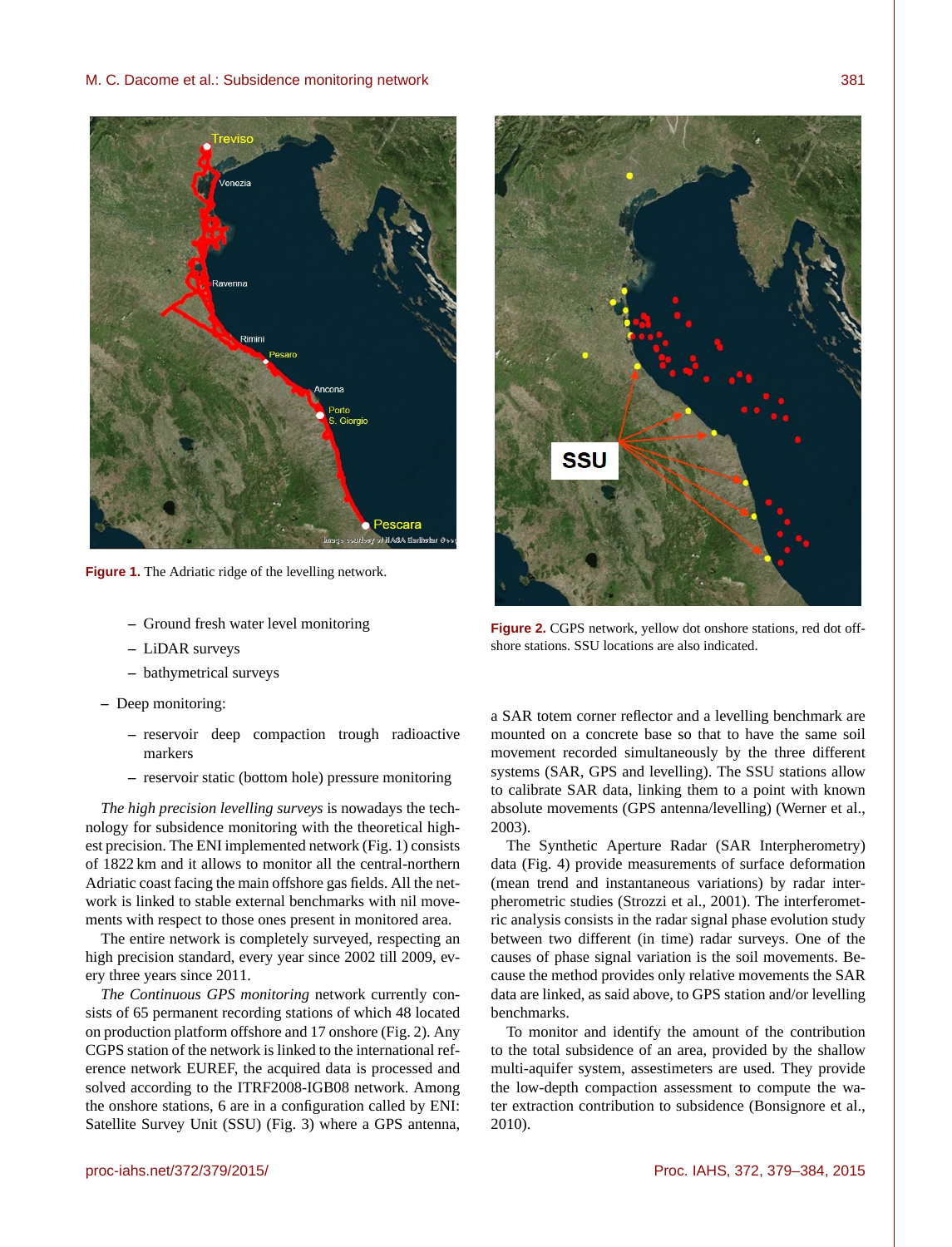

**Figure 3.** SSU station. Unique configuration assembling in a only one position three measuring methods.

The assestimeter tools have been installed by Eni in 6 stations along the Adriatic coast (Fig. 5).

The stations are in a configuration named by ENI: EPSU (Extensometric Piezometric Survey Unit) where the assestimeters are associated to one or more piezometers, monitoring the main exploited fresh water aquifers of the area. The deepest assestimeters installed by Eni, reaching the depth of about 370 m, are in the north, whereas the southward installed tools reach an average depth of 45 m. All the assestimeter installations are anchored below the deepest known drained aquifer for water supply.

Further monitoring technologies, useful in a sustainable development of hydrocarbon resources, are altimetrical and bathymetrical surveys (LiDAR, LADS, single/multi beam surveys), for fields located in offshore or close to the coast. Although these surveys don't reach the requested precision for subsidence monitoring, unless when the soil movements are very high, their use is important to fulfil the knowledge picture of the area subjected to hydrocarbon exploitation. ENI, depending on field location (close or faraway from the coast), always acquires the most appropriate survey before the start of every project, to have a "white" picture of the sea bottom morphology. Then the survey will be repeated over time in accordance with expected changes to constantly follow its evolution and to monitor any possible subsidence bowl formation.

A reliable subsidence prevision, using numerical modelling, of the expected subsidence due to a field exploitation requires a regular "in situ" monitoring of two important parameters: Compaction of gas/oil bearing layers and pressure of the layers fluids. These information are obtained by ENI with the use of the radioactive markers method to obtain reservoir/aquifer layers deep compaction and with the reservoir static (bottom hole) pressure monitoring (Cassiani and



**Figure 4.** SAR Image coverage yearly processed. Cosmo SkyMed: 1200 km<sup>2</sup> , ERS: 1500 km<sup>2</sup> , ENVISAT: 6300 km<sup>2</sup> , RadarSAT:  $26000 \,\mathrm{km}^2$ .

Zoccatelli, 2000). Both the radioactive and the bottom hole pressure surveys are acquired every year (Fig. 6).

## **3 Conclusions**

In Italy, since 1997, for each new hydrocarbon development project an EIA (Environmental Impact Assessment, in Italian VIA) has to be submitted to the Ministry of Environment (in Italy MATTM) in order to start-up activities.

All the VIA decrees contains rules about subsidence monitoring that have to be respected through the whole life of the field and even after the end of the exploitation.

The monitoring network set up over the years in order to satisfy the assigned rules has gradually increased and now it is likely to be one of the widest and most complex monitoring network worldwide.

It allows to combine data acquired through different technologies and to integrate them with the double goal to (1) continuously update the simulation model and (2) be aware of the evolution of the phenomenon in order to be able to implement remedial actions if necessary (Verdecchia et al., 2010).

The implementation of the subsidence monitoring network described here represents a piece concurring to the puzzle of a sustainable development that is the result of a sharing of goals, risks and remediation activities between ENI and its stakeholders.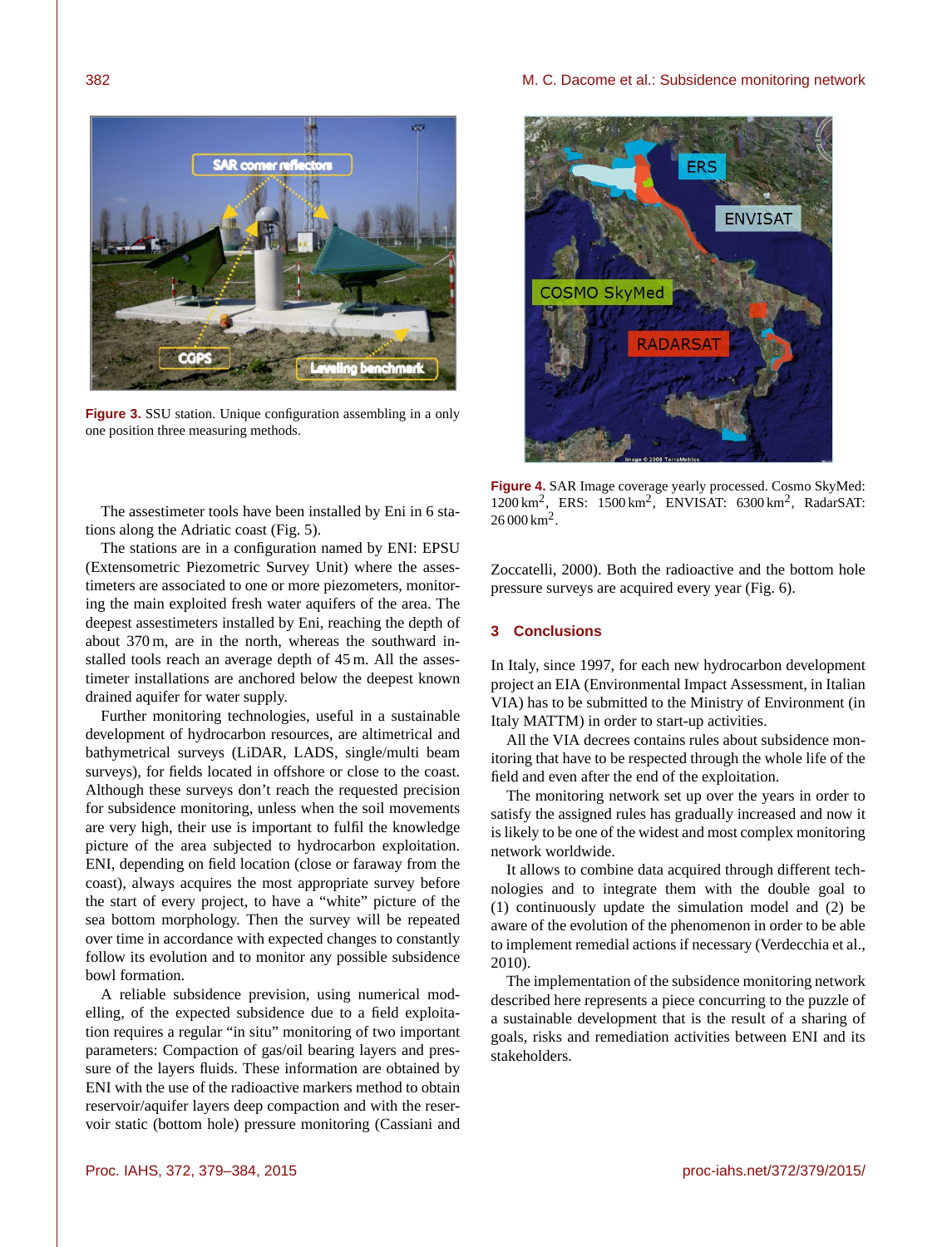

**Figure 5.** EPSU station, provide shallow compaction assessment, to compute the water extraction contribution to subsidence.



Figure 6. Wells instrumented with radioactive markers.